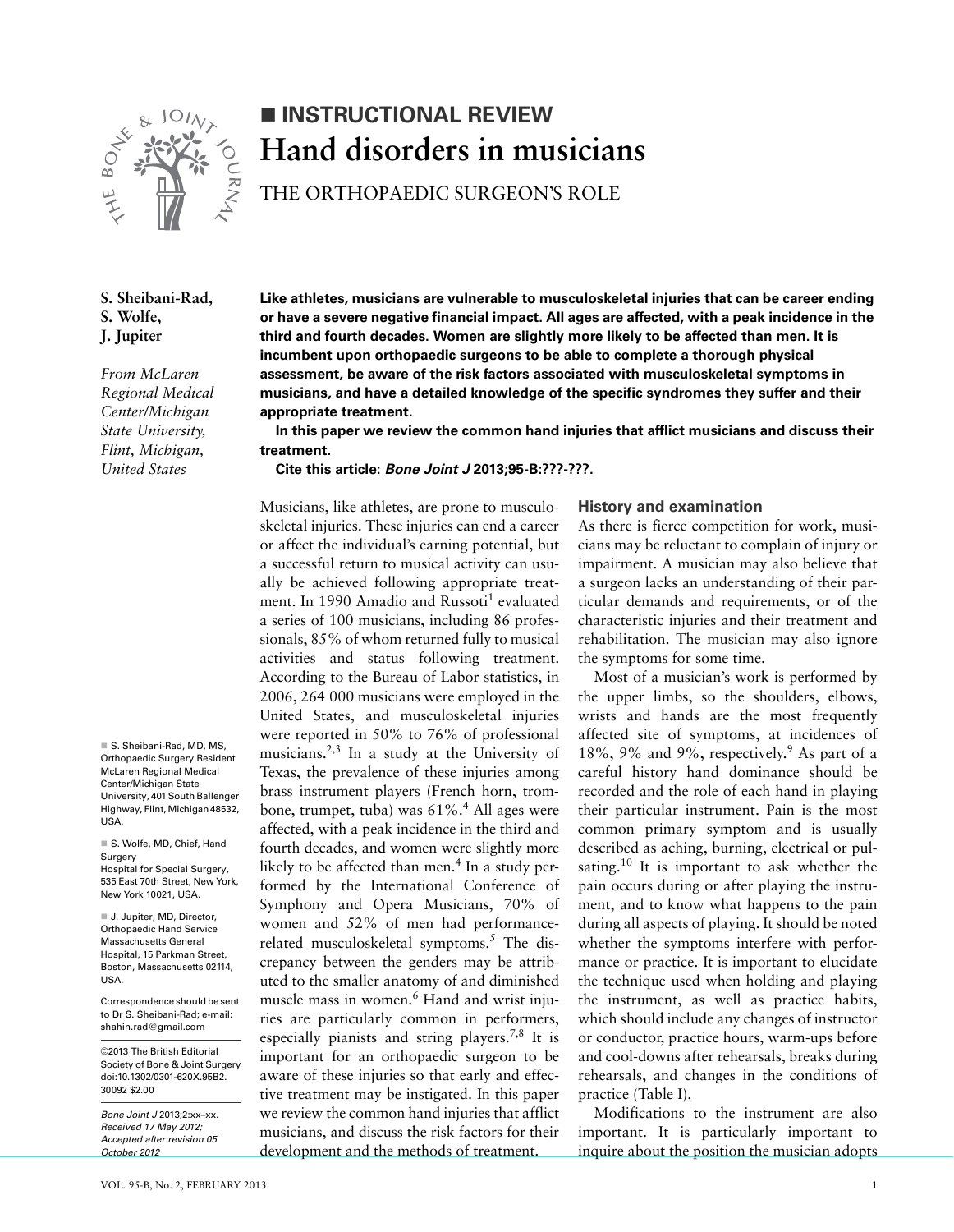|           |  | Table I. Risk factors for musculoskeletal injury in |  |
|-----------|--|-----------------------------------------------------|--|
| musicians |  |                                                     |  |

| <b>Risk factor</b>                                  |  |
|-----------------------------------------------------|--|
| Increase in playing time and/or degree of intensity |  |
| Recent change in musical instructor/conductor       |  |
| Female gender                                       |  |
| Awkward posture during playing                      |  |
| Joint laxity                                        |  |
| Poor fitting of musical instrument                  |  |
| Repetitive movements                                |  |
| Improper technique during playing                   |  |
| Stress (e.g. new job)                               |  |

while playing, the seat, stand height, and precise posture during play. The physician should also ask about any other daily professional, occupational or recreational activities, as these can be a source of symptoms. How the patient deals with the pain, including changes in posture or playing technique, amount of playing time, medications and previous interventions, should be noted. Any 'home remedies' or alternative treatments used should also be recorded. It is important to take a full history, including mood changes, anxiety, sleep disturbance, weight change and fatigue.

Musicians perform a detailed self-examination of their limbs whenever they perform, and so are aware of 'abnormal' signs or findings in their hands and arms. A methodical and comprehensive examination of the hands should be carried out. The entire upper limb, including the shoulder and cervical spine, should be exposed for examination. The musician should be asked to bring their instrument to the consultation, as this allows the surgeon to observe the positioning of the hands and fingers, and joints, the degree of movement when the instrument is played, and weight-bearing. This also allows the inspection of posture with and without the instrument, as musicians may sit or stand in an abnormal posture for a long period of time. It may be also be helpful to videotape the sessions for the analysis of movement.

Any atrophy, asymmetry, deformity, swelling or lesions should be noted. Pulses, peripheral sensation, ligamentous laxity, crepitus and coordination should be assessed. Fasciculations, tics or other involuntary movements should be recorded. Any nodules and triggering should be noted. The injured area needs to be palpated for tenderness, and the patient should perform range of movement exercises of the affected limb. Tenderness is often related to the posture in which the instrument is played, and to the body part(s) that are stressed by the instrument.

Additional testing should include Tinel's test (tapping over the carpal tunnel in order to reproduce pain, numbness or tingling caused by median nerve compression), Phalen's test for median nerve compression (full flexion of wrists and adduction of dorsal surfaces of hands together, with reproduction of pain, numbness or tingling after 30 seconds being a positive test), Finkelstein's test for tendinopathy (reproduction of pain through passive ulnar

deviation of the wrist) and Allen's test for vascular insufficiency. Neurological examination should include tendon reflexes, strength, position sense, coordination, sensitivity to touch and two-point discrimination. $11,12$ 

#### **Types of disorder**

**Overuse syndrome.** The most common problem is overuse, which is poorly defined but represents the culmination of playing past the point of muscle fatigue.<sup>13</sup> The most important factor is the constant repetition during intense practice sessions. Other risk factors include physical disproportion between instrument and musician, poor posture, fatigue, excessive finger angulation, increase in playing time and female gender.14,15 This condition causes tissues to be stressed beyond their anatomical and physiological limits. Over 50% of professional musicians overuse their limbs with consequent pain.<sup>16</sup> It occurs frequently in the forearm and hand, presenting as weakness, tingling, stiffness and lack of dexterity. There is usually minimal tenderness on examination.

There are many theories regarding aetiology of overuse syndrome. Amadio $14$  proposed injury to muscles, tendons, joint capsules and ligaments as the cause. Bengtson et  $al<sup>17</sup>$ studied five musicians with suspected overuse, without clinical evidence of inflammation, using pre- and post-exercise MRI; only one had any abnormalities, with a small area of non-specific  $T<sub>2</sub>$  signal enhancement. To date, no definitive cause has been found.

There are two phases in the treatment of overuse syndrome. In the acute phase treatment begins with rest, ice, short term anti-inflammatory agents and modification of activity. A minimum of  $12$  weeks' rest is advocated.<sup>13</sup> Although not definitively shown to change the natural history of the condition, ergonomic modifications such as straps, altering the keys on woodwind instruments and chair adjustments can be instituted. In the rehabilitation phase a programme of physical conditioning, including aerobic activity, parascapular strengthening, postural exercises and core strengthening, should be instituted as pain diminishes. Up to 80% of patients have been reported to respond successfully to this regime, allowing them to return to a normal playing schedule.18 There are no data to suggest that long-term overuse syndrome becomes a chronic condition. **Entrapment neuropathies.** Musicians are not immune from the two most common entrapment neuropathies of the upper limb: of the median nerve at the wrist, and of the ulnar nerve at the elbow.19-21

In 1983, Hochberg et al<sup>19</sup> reported nerve entrapment in 15 of 100 musicians studied: the median nerve was the most common, followed by the ulnar nerve. In 1986, Lederman<sup>20</sup> reported that 143 of 640 musicians (22%) had an entrapment neuropathy. Of these 143 patients, 45% had entrapment of either the median or the ulnar nerve. These authors hypothesised that the playing position of the musician was an important factor in aggravating the condition. Pain and sensory abnormalities may extend beyond the territory of the affected nerves. Symptoms precede weakness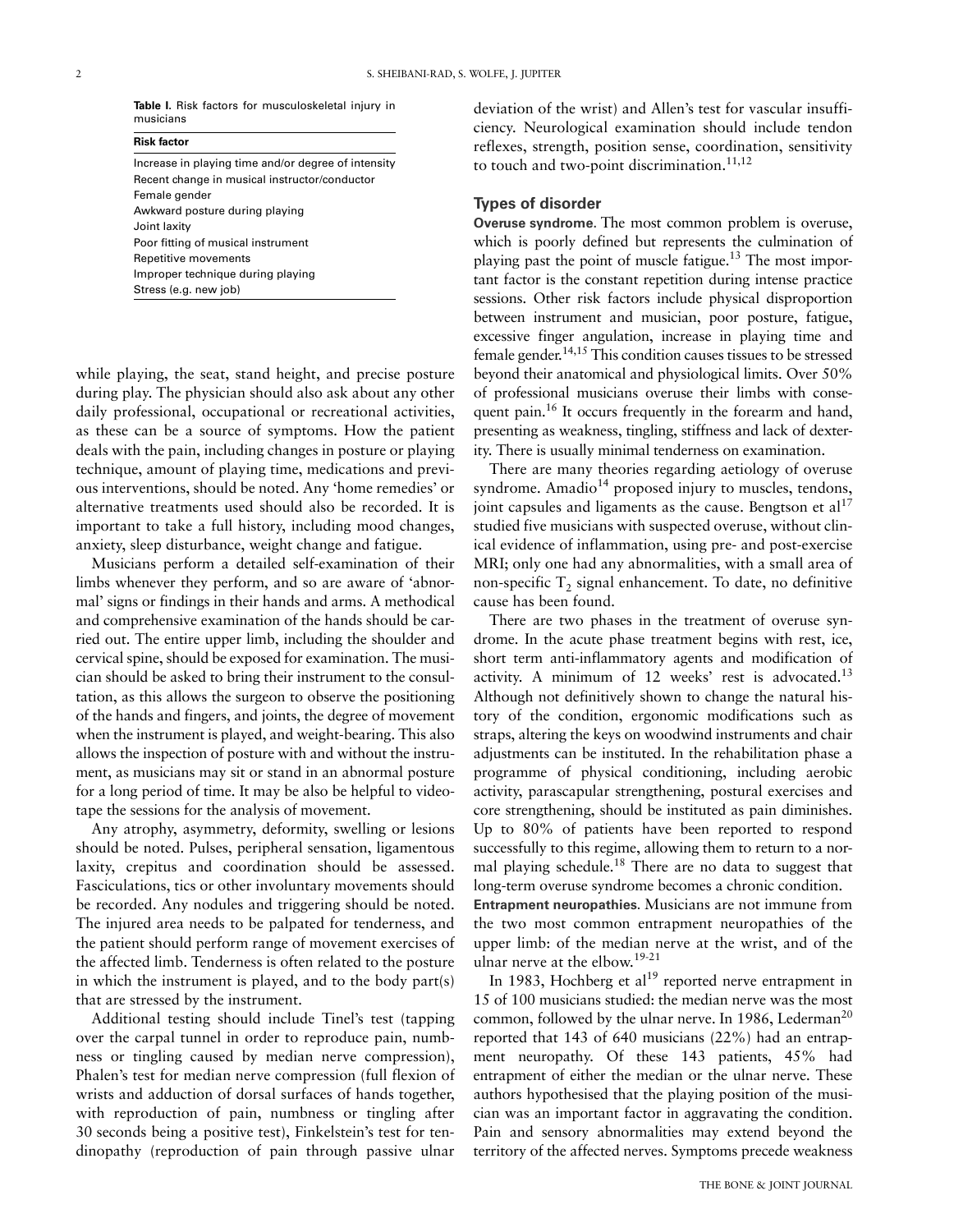and atrophy of muscles. In cases of pathological entrapment, the symptoms are present regardless of whether the musical instrument is being played. Ulnar neuropathy is manifested predominantly by sensory symptoms; intrinsic motor weakness appears relatively late.22 Ulnar nerve entrapment is most frequently seen in the bowing arm of string players; in pianists it may be bilateral, or it may affect the extended and radially deviated hand of flautists.<sup>23,24</sup>

The assessment of entrapment neuropathies is similar to that in non-musicians. The emphasis is on physical examination as well as provocative manoeuvers. Early diagnosis of neuropathy in musicians may be difficult, as pain is the presenting symptom and sensory abnormalities may be subtle or dynamic.<sup>25</sup> Electrodiagnostic testing may be the most sensitive investigation for nerve compression,  $14$  but these tests are often normal in musicians as their symptoms are intermittent. Surgical decompression should be done cautiously if at all when electrodiagnostic studies are nonconfirmatory.26 Nerve conduction studies may be particularly helpful for ulnar nerve entrapment when localisation is difficult.<sup>26</sup>

Conservative management with rest, splints and antiinflammatory medication may be adequate in early entrapment syndromes. Proper body mechanics, modification of technique, postural exercises and conditioning also play a role. Inadequate response to conservative management, longstanding paresthesiae and muscle atrophy are indications for surgical management, provided electrodiagnostic testing is confirmatory.

When performing surgery, it is important to have a clear visualisation of all underlying structures. Although not mandatory, open carpal tunnel and cubital tunnel release may be more appropriate than an endoscopic technique to minimise potential nerve injury. Whether or not the ulnar nerve is transposed at the elbow is largely a matter of surgical preference. Outcomes have been successful in musicians with all these types of treatment.<sup>18</sup>

**Focal dystonia.** Focal dystonia is a painless disorder of motor control. In musicians it consists of spasms, sustained muscular contractions or posturing of isolated muscle groups, and interferes with the ability to perform without any obvious central or peripheral neurological cause.<sup>27</sup> Its incidence is estimated to be one in 200 musicians.<sup>28</sup> Keyboard players are most commonly affected, and it was originally described by British physician Dr Vivian Poore in 1887 as 'pianist's cramp'.<sup>29,30</sup> It accounts for a small proportion of upper limb problems in musicians, and evolves very slowly over many years. $31,32$  The aetiology remains unknown and the diagnosis itself is controversial. Wilson, Wagner and Hömberg<sup>33</sup> reported that musicians with focal dystonia have reduced passive and/or active abduction between the central digits of both hands compared with unimpaired musicians, suggesting that this was an important factor in the development of the condition. In another theory, a process mediated in the basal ganglia is implicated as a cause.<sup>34</sup> Gavarini et al<sup>35</sup> reported that 68% (17 of 25)

VOL. 95-B, No. 2, FEBRUARY 2013

of affected patients have MRI changes in the putamen, which supports the earlier theory of a central origin. It has been reported that increased sensory input through light touch or vibration can induce temporary relief of dystonia.<sup>36</sup> In a study of 18 musicians, Berque et al<sup>37</sup> found that a combination of constraint-induced therapy and specific motor control retraining may be a successful strategy for the treatment of musicians' focal dystonia.

The diagnosis and treatment are challenging, as there is no consensus on the diagnostic criteria.<sup>36,38</sup> It is a clinical diagnosis, with symptoms that occur almost exclusively while playing the instrument, and include involuntary movements and postures. The patient should be examined while performing. Focal dystonia should be differentiated from other disorders in the hand, including the exceedingly rare exertional compartment syndrome of the intrinsic muscles, and compression neuropathy. To date, no proven treatments are available. Drugs such as baclofen and anticholinergics may provide modest relief.39 Santamato et  $a<sup>140</sup>$  reported successful results with injections of botulinum toxin in a 25-year-old woman with focal dystonia. After five days of treatment with botulinum toxin type A to the flexor pollicis longus and the abductor pollicis brevis, she reported regression of most of her signs and symptoms; this was maintained at two-month follow-up.<sup>40</sup> Great caution should be used with botulinum toxin in performing artists, as there is a lack of trained providers, and weaknesses may outweigh the perceived benefits.<sup>41</sup> Deep brain stimulation has received some attention as a safe form of treatment.<sup>42</sup>

**Osteoarthritis.** Osteoarthritis (OA) is common in musicians, as a typical musician will have started his career at a young age, and many continue to perform at an intense rate well past the age of 80 years. No clear correlation has been established between the long-term playing of a musical instrument and the development of degenerative arthritis of the hand joints,  $43$  yet OA of the hands, either as a part of the patient's genetic predisposition or secondary to trauma, is sufficiently common in the general population for it to affect musicians. The main symptom of arthritis is pain.<sup>14</sup> The most commonly affected joints of the hand and wrist are the carpometacarpal (CMC) joint of the thumb, the scapho-trapeziotrapezoid joint, and the distal interphalangeal (DIP) and metacarpophalangeal (MCP) joints. The most debilitating features are pain and loss movement. Other conditions, such as DeQuervain's tendinopathy, overuse and rheumatological conditions should be excluded.

There are few reports on the incidence of OA in performing artists. In 1984, Bard, Sylvestre and Dussalut<sup>44</sup> evaluated radiographs of the hands of 20 pianists and described an occupational entity called pianist's osteoarthropathy. The changes were characterised by altered alignment, consisting of axial radial rotation of the digits, particularly the fifth but also the third and fourth; degenerative changes at the DIP and MCP joints; and remodelling manifested as periosteal thickening and flattening of the phalangeal tufts associated with sclerosis. Only one patient was symptomatic,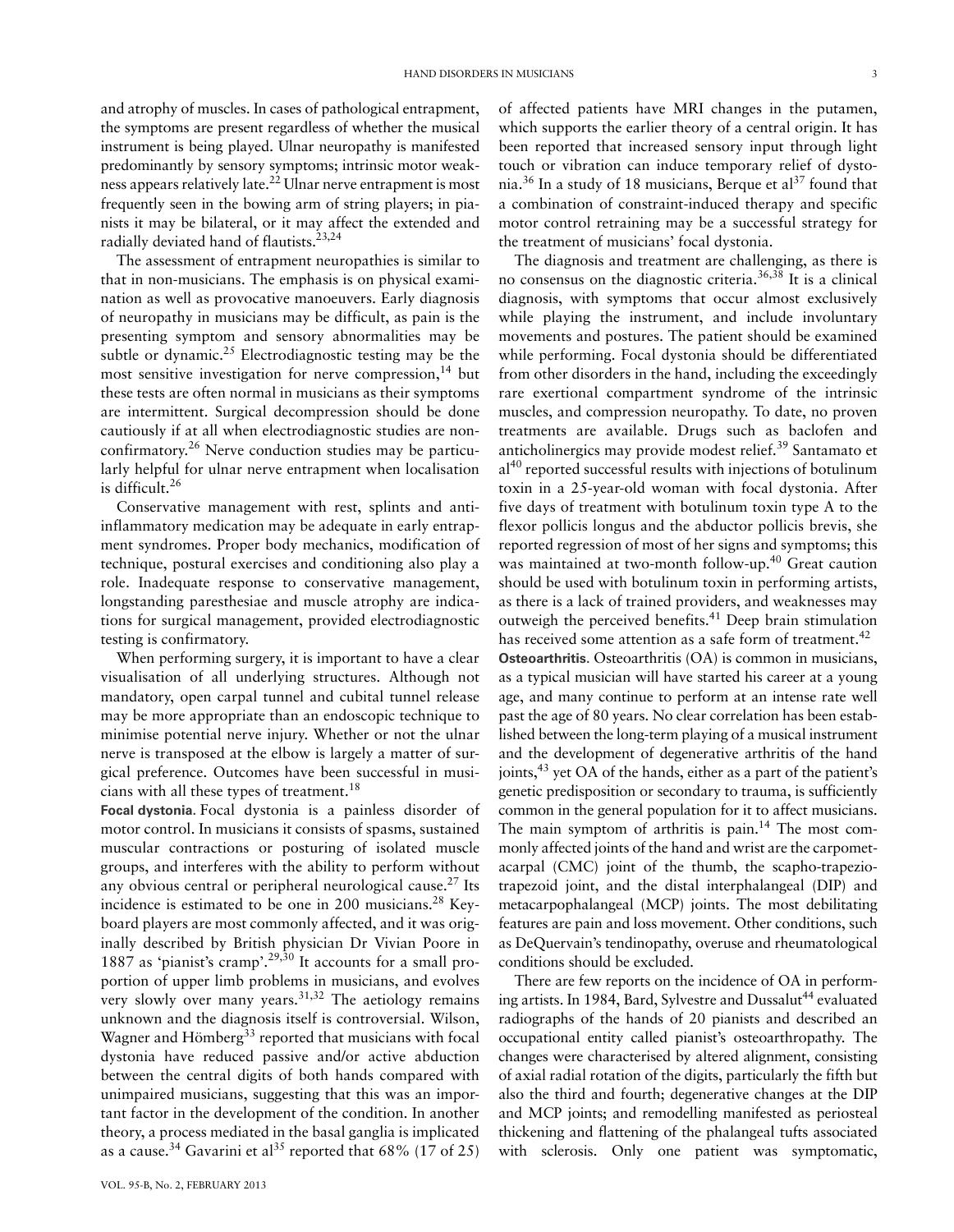suggesting that this may be more of an adaptive than a pathological condition.<sup>45</sup> As with other forms of OA, symptomatic management consists of splinting, non-steroidal anti-inflammatory medication and/or acetaminophen. Schwartz and Peimer<sup>46</sup> described a 70-year-old concert violinist with osteoarthritis of the DIP joint of the left index finger that limited his ability to play. A Swanson hinge arthroplasty (Wright Medical Technology, Arlington, Tennessee) was implanted and he returned to playing the violin professionally. Resection arthroplasty is the treatment of choice for symptomatic basal joint arthritis of the thumb with or without tendon interposition or reconstruction.<sup>47</sup> **Joint hypermobility.** The term hypermobility refers to increased movement beyond the normal range. Its prevalence is between 5% and 25% in musicians<sup>48,49</sup> and is more common among musicians than in the general population,49 which may be as a result of genetically hypermobile individuals becoming top-level musicians. However, hypermobility may adversely affect the playing of an instrument in several ways. Increased laxity can result in instability, or lead to the development of synovitis or neuropathy.<sup>42,50</sup>

Larsson et al<sup>49</sup> studied 660 musicians and suggested that acquired laxity may be the result of chronic ligamentous stress in the first MCP and carpometacarpal (CMC) joints of string, woodwind, bass, cello and keyboard players. Increased laxity increases the load placed on the thenar muscles to provide dynamic stabilisation, leading to fatigue, spasm and pain. Interestingly, these authors found an inverse correlation between hypermobility of the wrist and symptoms: 5% of those with hypermobile wrists had pain, whereas 18% of those without hypermobility had pain. They concluded that hypermobility may be beneficial in joints that are subjected to repetitive movement, and detrimental in joints subjected to static loads.<sup>49</sup> Clearly, further research is needed in this area.

Treatment is based on the principle of offloading stressed joints and improving stability through strengthening and increasing muscle tone. Customised splinting to prevent gross instability may be helpful. In refractory cases, surgical treatment of the base of thumb or MCP joint hypermobility may be helpful, but should only be undertaken after all conservative measures have failed.<sup>47</sup>

**Thoracic outlet syndrome.** Thoracic outlet syndrome is caused by neural or vascular compression between the neck and the axilla. It is common in musicians  $(9\% \text{ to } 13\%/13)$ , especially flautists, most probably because of their posture when playing.<sup>13</sup> Obesity is also a risk factor, and it is more common in women than men.<sup>51</sup>

Non-surgical treatment consisting of non-steroidal antiinflammatory agents, weight loss, strengthening exercises and postural changes are the first-line treatment. If these remedies fail, surgical management may be needed.<sup>13</sup> Lederman<sup>52</sup> reviewed the treatment of 17 musicians with thoracic outlet syndrome, 15 of whom were treated conservatively with resolution of symptoms in 11; two underwent resection of the first rib also with resolution of symptoms.

#### **Surgical assessment**

Musicians have particular problems; they sometimes have several jobs to make ends meet, their leisure activities may involve playing their instrument and their occupation places higher demands on their hands than most others. Thus, besides a thorough history and physical examination, a period of observation during rehearsal may be indicated before any consideration of surgery.53 A musician is likely to be hesitant to undergo surgery to their hands, considering the potential effects on their livelihood.

The orthopaedic surgeon must be aware of the anatomical requirements of the musician. For example, violinists use one hand in pronation and the other in supination. Pianists require good lateral movement of the fingers, but place less demand on flexion and extension.

Surgical indications must be sound, confirmed by appropriate diagnostic studies, and supported by a comprehensive non-operative programme. The surgeon must ascertain the impact of surgery on the performance of the musician with respect to mobility, strength, stability and length of digit. Musicians with a focal peripheral nerve entrapment as confirmed by electro-diagnostic (EMG) studies, and in whom conservative treatment with night splinting and modification of activity has failed, may respond well to surgical decompression.54 In other patients, who have pain without focal findings, conservative measures should suffice.

In summary, musicians present with a variety of symptoms in the hands and a knowledge of their presentation is important for an orthopaedic surgeon. The surgical assessment of a musician involves a plethora of issues that may not affect the general population.

No benefits in any form have been received or will be received from a commercial party related directly or indirectly to the subject of this article.

#### **References**

- **1. Amadio PC, Rusotti GM.** Evaluation and treatment of hand and wrist disorders in musicians. *Hand Clin* 1990;6:405–416.
- **2. No authors listed.** Bureau of Labor Statistics. Musicians and singers. http:// www.bls.gov/oco/ocos095.htm (date last accessed 9 October 2012).
- **3. Schuele SU, Lederman RJ.** Occupational disorders in instrumental musicians. *Med Probl Perform Art* 2004;19:123–127.
- **4. Chesky K, Devroop K, Ford J.** Medical problems of brass instrumentalists: prevalence rates for trumpet, trombone, French horn, and low brass. *Med Probl Perform Art* 2002;17:93–98.
- **5. Fishbein M, Middlestadt SE, Ottati V, Strauss S, Ellis A.** Medical problems among ICOSM musicians: overview of a national survey. *Med Probl Perform Art* 1988;3:1–8.
- **6. Shoup D.** Survey of performance-related problems among high-school and junior high school musicians. *Med Probl Perform Art* 1995;10:100–105.
- **7. Manchester RA, Fleider D.** Further observations on the epidemiology of hand injuries in music students. *Med Probl Perform Art* 1991;6:11–24.
- 8. Dawson WJ. Hand and upper extremity problems in musicians: epidemiology and diagnosis. *Med Probl Perform Art* 1988;3:19–21.
- **9. Berque P, Gray H.** The influence of neck-shoulder pain on trapezius muscle activity among professional violin and viola players: an electromyographic study. *Med Probl Perform Art* 2002;17:68–75.
- **10. Winspur I.** Advances in objective assessment of hand function and outcome assessment of the musician's hand. *Hand Clin* 2003;19:483–493.
- **11. Hoppman RA.** Instrumental musician's hazards. *Occup Med* 2001;16:619–631.
- **12. Meinke WB.** A proposed standardized medical history and physical form for musicians. *Med Probl Perform Art* 1995;10:137–139.
- **13. Lederman RJ.** Neuromuscular problems in musicians. *Neurologist* 2002;8:163–174.